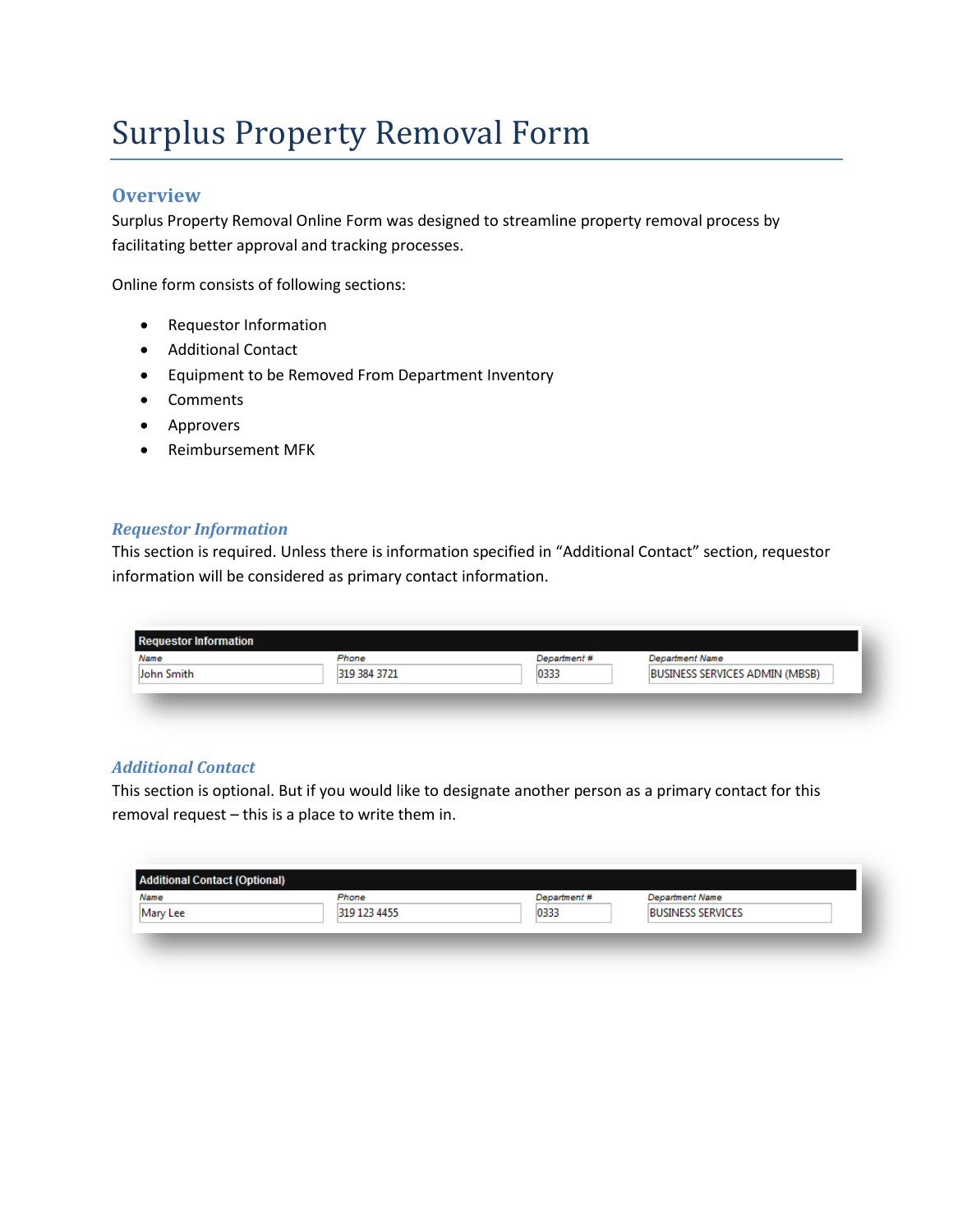### *Equipment to be Removed From Department Inventory*

This section is required; at least one item should be added for order to be submitted.

| Edit                 | <b>Monitor</b>                                                                     | x1         | \$80.00                                 | Delete                  |
|----------------------|------------------------------------------------------------------------------------|------------|-----------------------------------------|-------------------------|
| Edit                 | <b>Chairs</b>                                                                      | x8         | \$10.00                                 | Delete                  |
|                      | <b>Equipment Name</b>                                                              | Quantity   | <b>Equipment Pick-Up Location</b>       |                         |
| $\cdots$             |                                                                                    |            | <b>MBSB 2222</b>                        |                         |
| <b>UI Tag Number</b> | <b>Serial Number</b>                                                               |            | <b>Equipment Description</b>            |                         |
|                      | Was the original purchase of this asset related to the 2008 flood recovery?        |            |                                         |                         |
|                      | $@$ No $@$ Yes                                                                     |            |                                         |                         |
|                      | CPU Data Wiped                                                                     |            | <b>Property Value Estimation (each)</b> |                         |
|                      | $\odot$ No $\odot$ Yes                                                             |            | \$0.00                                  |                         |
|                      | If Property Value \$100 or More                                                    |            |                                         |                         |
|                      | Does the item work?                                                                | O No O Yes | Brand:                                  |                         |
|                      | Are all items complete and all pieces attached?                                    | O No O Yes | Model Number:                           |                         |
|                      | Maintenance records or manual present?                                             | No Yes     | Purchase Price:                         |                         |
|                      | Does the department have an interested buyer? $\circledcirc$ No $\circledcirc$ Yes |            |                                         |                         |
|                      |                                                                                    |            |                                         | <b>Add Item to List</b> |

If property value estimation is **less than \$300** :

- Equipment Name and Pickup-Location is required
- Quantity can be more than one

If property value estimation is **more or equal to \$300** :

- Equipment Name and Pickup-Location is required
- Quantity must be ONE
	- o If there are several items, they need to be added one by one
- All additional fields are required except "Purchase Price".
- **Please ensure you place a value when submitting this to Surplus if the item(s) have a value greater than \$300.**

#### *Comments*

This section is optional. Here you could specify any special instructions regarding this removal request. For example: "Items can be picked up only on Friday mornings…"